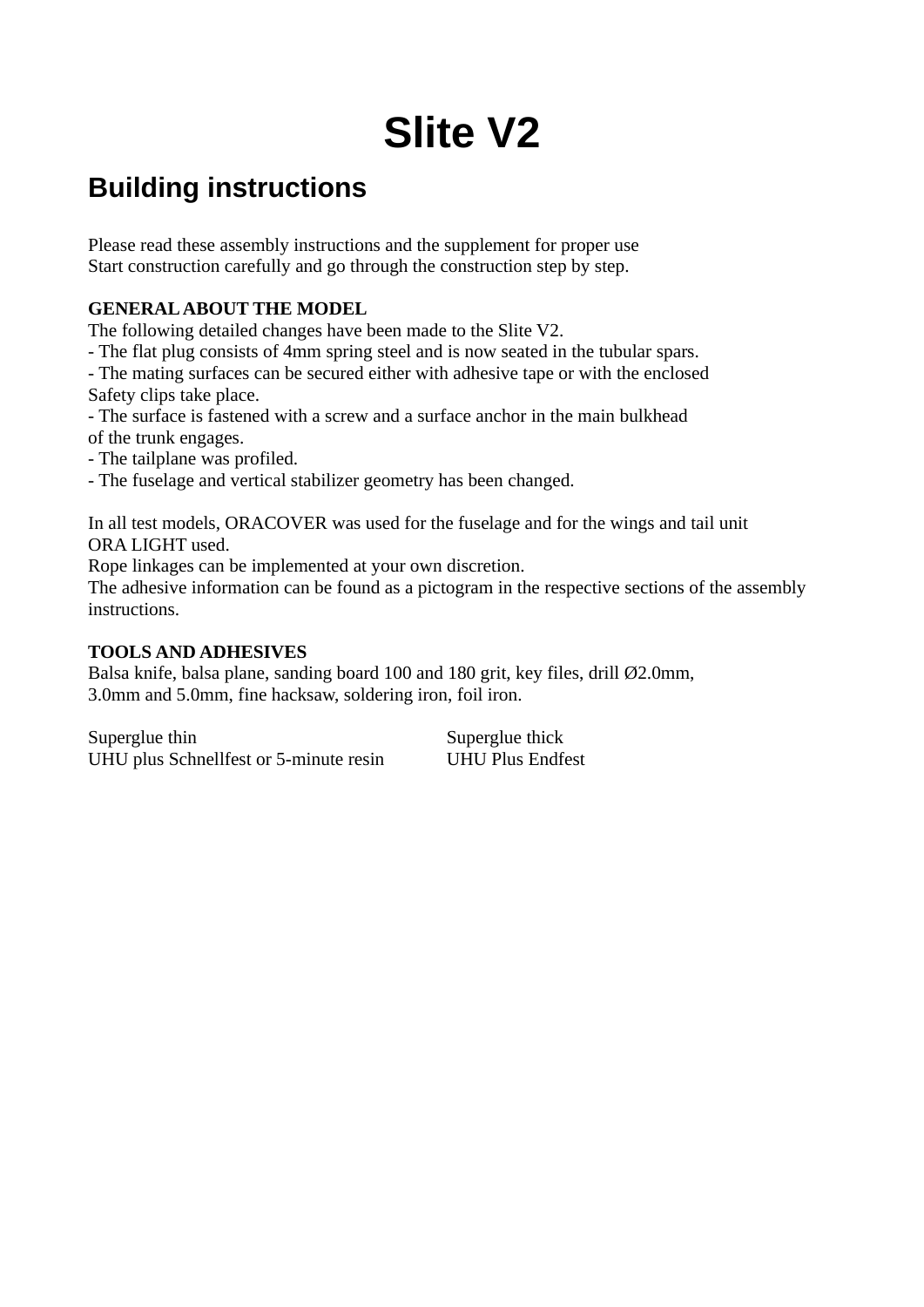Assemble the slipway for the central part from parts A1 to A4 and W1.

# **2**

- Glue the counterparts F30 for the safety clips into the ribs F29.
- Glue the plywood ribs F28 to both sides of the root ribs F29. Make sure that no glue gets into the clip link. Tip: As an aid for gluing together, insert the locking pin F103 into the 2mm holes.
- Glue the plywood ribs F3 on both sides of the central rib F2.

# **3**

- The holes for the spar F1 in the root ribs may need to be reworked a little so that the predetermined angle W1 can be set.
- The ribs F5 to F25, the midrib and the root ribs with their feet in the slipway stuck.

 Make sure that the feet are resting on the building board. Note: The half-ribs are only inserted later.

- Carefully push the handlebar F1 through the holes in the ribs with a twisting motion. Tip: Use the RK1 rib comb as an aid.
- Insert the servo plate F4.
- Check all ribs again for the correct position and glue them to tubular spar F1.

#### **4**

- Glue the trailing edge F31 and the leading edge F32.
- Take the area out of the slipway and use the half-ribs F6 to F27 Align and glue the rib comb RK1.
- Cut off the protrusions of the leading edge and the spar with a fine saw and grind.

- Glue the flap box from the base plate F33 and the two frame parts F34 together.
- Glue the finished flap box in the middle of the recesses in the surface.
- Glue together the flap from the lower part F35 and the upper part F36.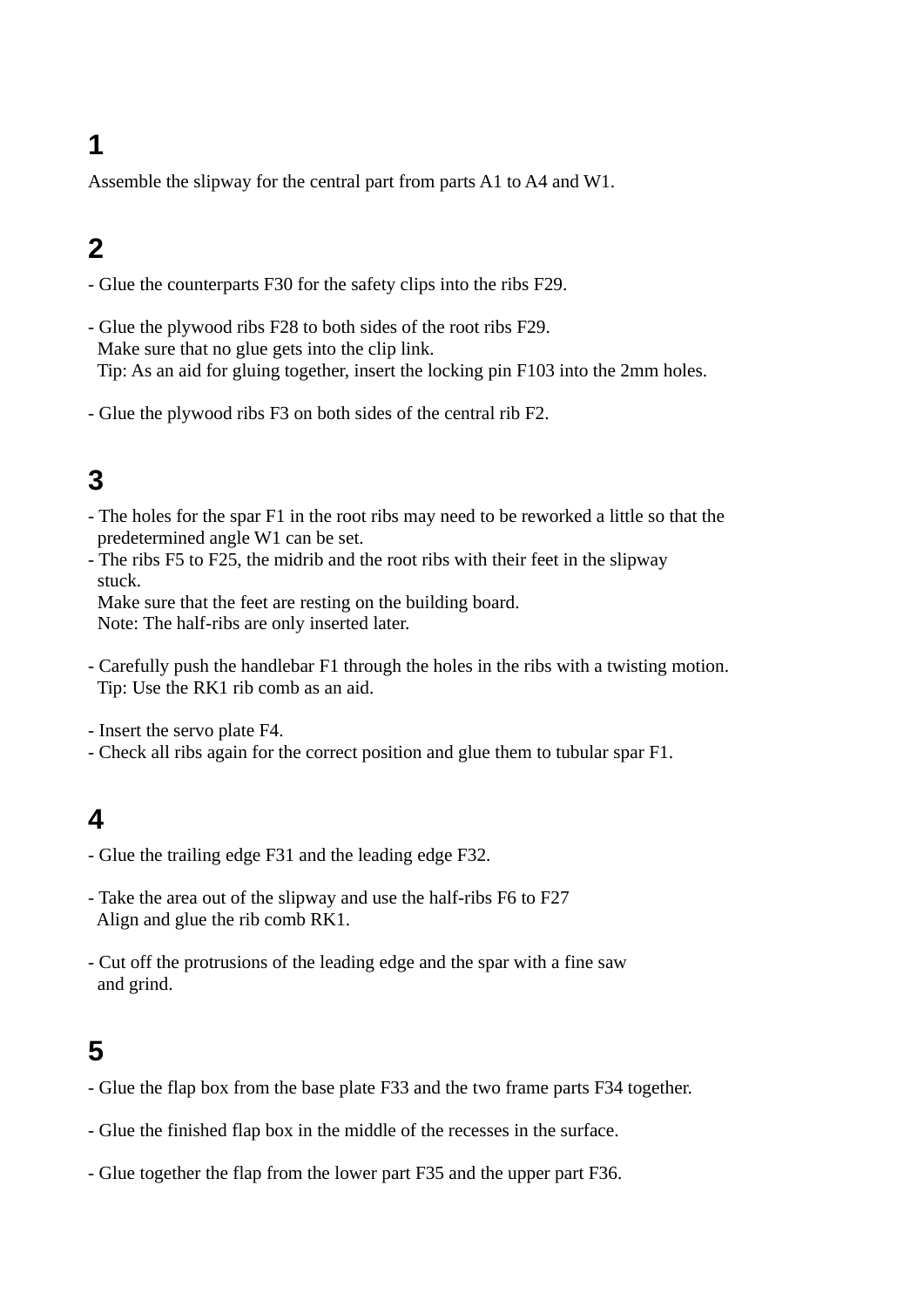- Adjust the lower cladding F39 and glue it on.
- Glue the filler pieces for the screw head F37 and F38 on both sides of the central rib.
- Adjust the upper paneling F40 and F41 and stick it on. First glue the front paneling F40 to the top of the ribs and to the flap box and then secure the planking to the leading edge with the help of adhesive tape.

# **7**

- Adjust struts F42 and F43 and glue in place.
- Glue the plywood reinforcements for the trailing edge 5 25 to the respective rib.

# **8**

- Glue together the slipway for the inner part of the outer surface from parts B1 to B4.
- Glue the angle W1 at the interface to the inner surface.
- Glue the angle W2 at the interface to the outer surface.

### **9**

- Cut the tubular spar F44 in the middle.
- Glue the plywood rib F45 to both sides of the root rib F46. Tip: As an aid for gluing together, insert the locking pin F103 into the 2mm holes. If necessary, rework the hole for the bar so that the angle F1 can be adjusted.
- Put the ribs F45 to F70 in the slipway. Make sure that the feet are resting on the building board. Note: The half-ribs are only inserted later.
- Carefully push the handlebar F44 through the holes in the ribs with a twisting motion. Tip: Use the RK1 rib comb as an aid.
- Check all ribs again for the correct position and glue them to the tubular spar F44.

- Separate the leading edge F72 in the middle.
- Glue the trailing edge F71 and the leading edge F72.
- Take the area out of the slipway and use the half-ribs F47 to F69 Align and glue the rib comb RK1.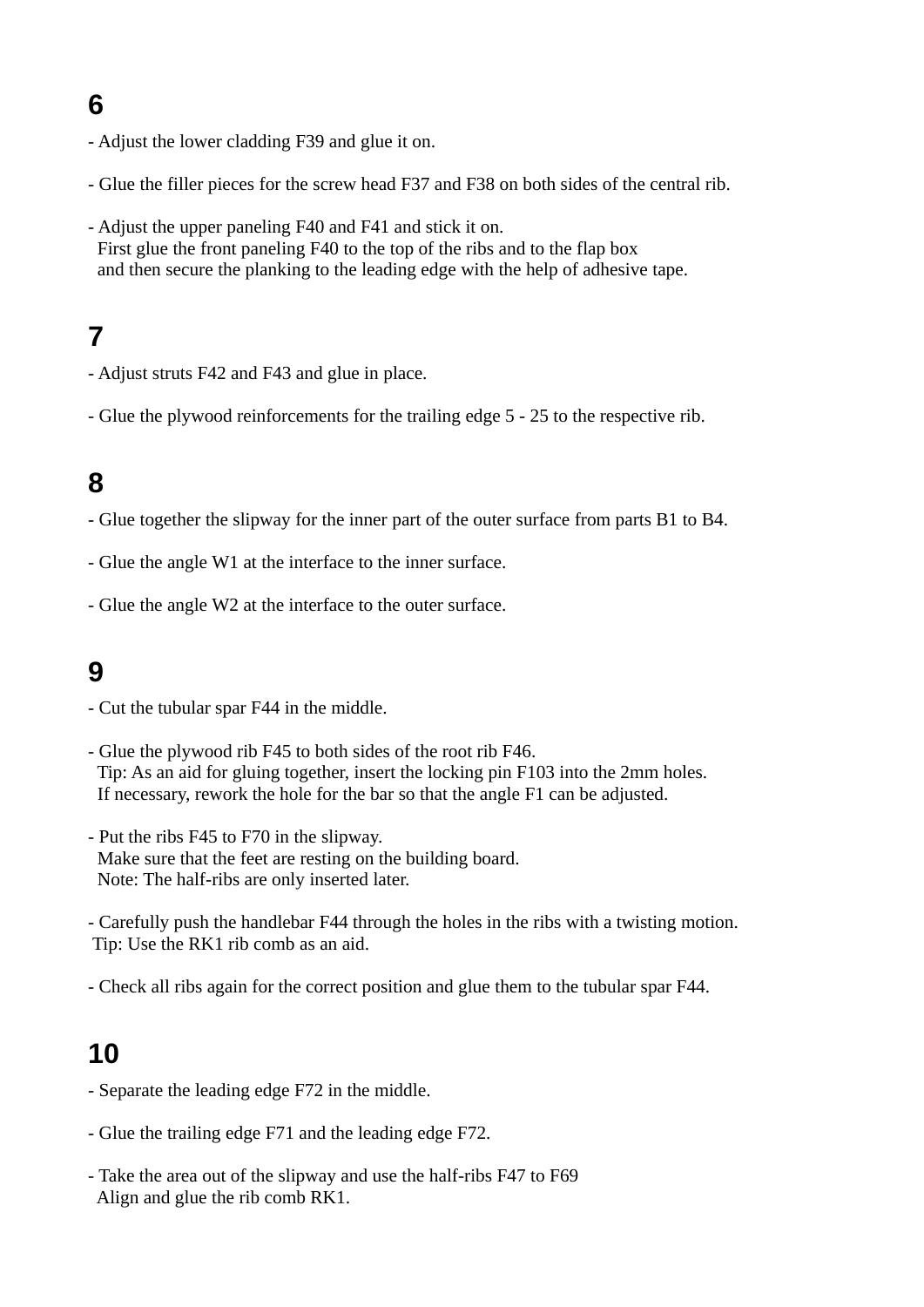- Cut off the protrusions of the leading edge and the spar with a fine saw and grind.

# **11**

- Adjust struts F42 and F43 and glue them in place.
- Glue the plywood reinforcements for the trailing edge 49 70 to the respective rib.

# **12**

- Glue together the slipway for the outer parts of the outer surface from parts C1 to C4.
- Glue in the angles W2.

# **13**

- Cut the tubular spar F73 in the middle.
- If necessary, rework the hole in the rib F74 for the bar so that the angle W2 is set can be.
- Put the ribs F74 to F88 in the slipway. Make sure that the feet are resting on the building board. Note: The half-ribs are only inserted later.
- Carefully push the handlebar F73 through the holes in the ribs with a twisting motion. Tip: Use the RK2 rib comb as an aid.
- Check all ribs again for the correct position and glue them to the tubular spar F73.

- -Grind the ribs F86, F87 and F88 a little at the front for the leading edge.
- Separate the leading edge F91 in the middle.
- Glue the trailing edge F89 and the leading edge F91.
- Cut the spar flush with the rib on the edge curve side.
- Glue on the edge arch F90.
- Take the area out of the slipway and use the half-ribs F75 to F85 Align the rib comb RK2 and glue it in place.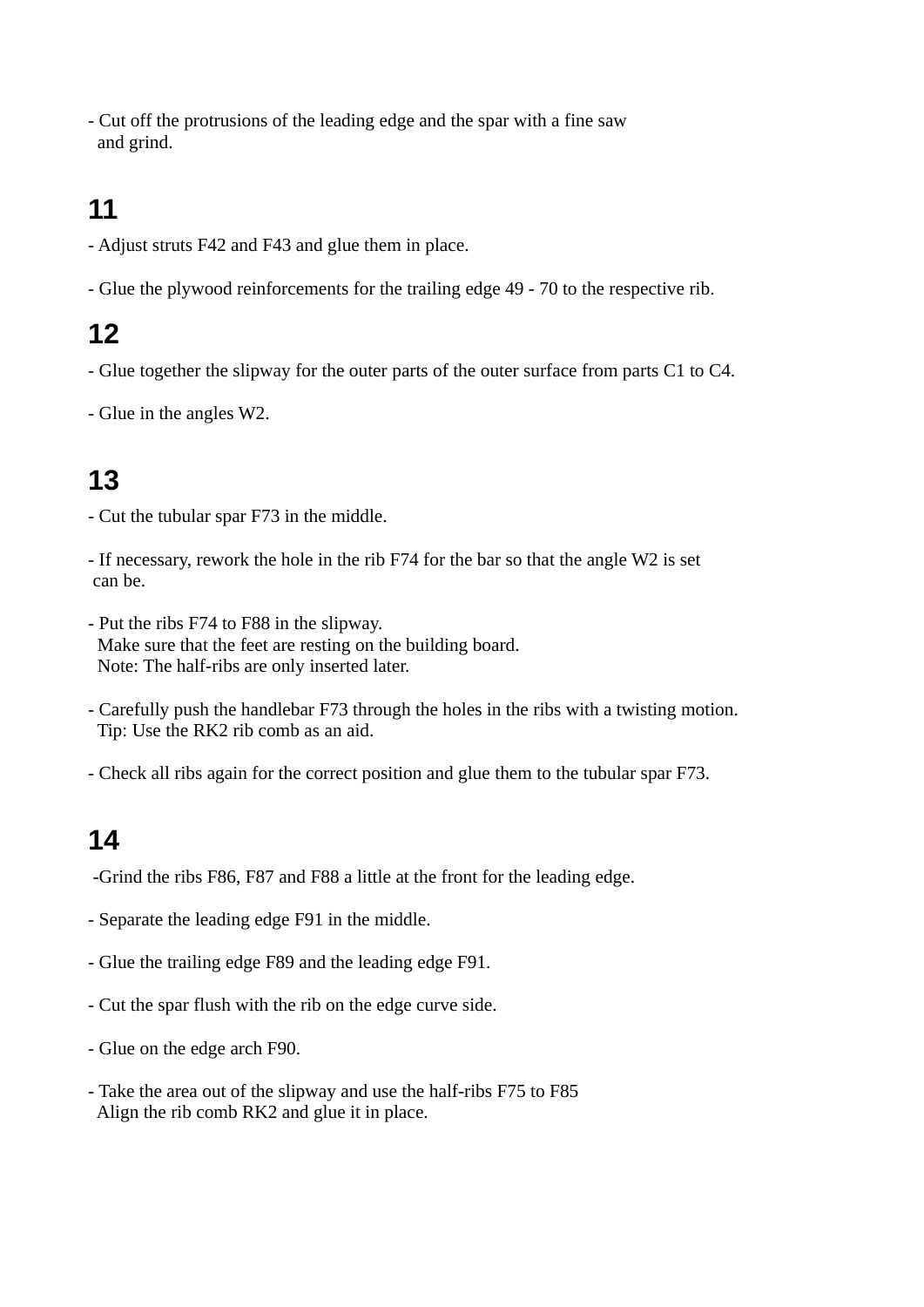- Cut off the protrusions of the leading edge and the spar with a fine saw and grind.
- Glue the rib flags 74 to 88 onto the respective ribs.
- Sand all parts of the surface.

# **16**

- Connect the outer surface parts using the surface connector F92.

# **17**

- The surface mating for the surface center piece from parts F93, F94, F95 and the Put the brass tube F96 together and glue it.
- Fit and glue the filler pieces F97.
- The surface mating for the outer surfaces from parts F98, F99, F100 and the steel wire Glue F103 together.
- Fit and glue the filler pieces F102.
- Grind the connectors so that they fit slightly tightly into the tubular spars.

# **18**

- Glue in the flat connections flush. Attention: no glue may get into the surface connector.
- Remaining pieces of balsa wood of equal thickness between the surface parts in front of and behind the joint (e.g. of the board 76.15).
- Carefully push the surface parts together. The connections must not move further Push into the tubular spar and secure with clamps.
- Glue in the locking pins F103.

- Glue the slipway from parts D1 to D4 together.
- Glue together the middle piece for the horizontal stabilizer from ribs H2, H3 and H4. Warning: the parts are very fragile.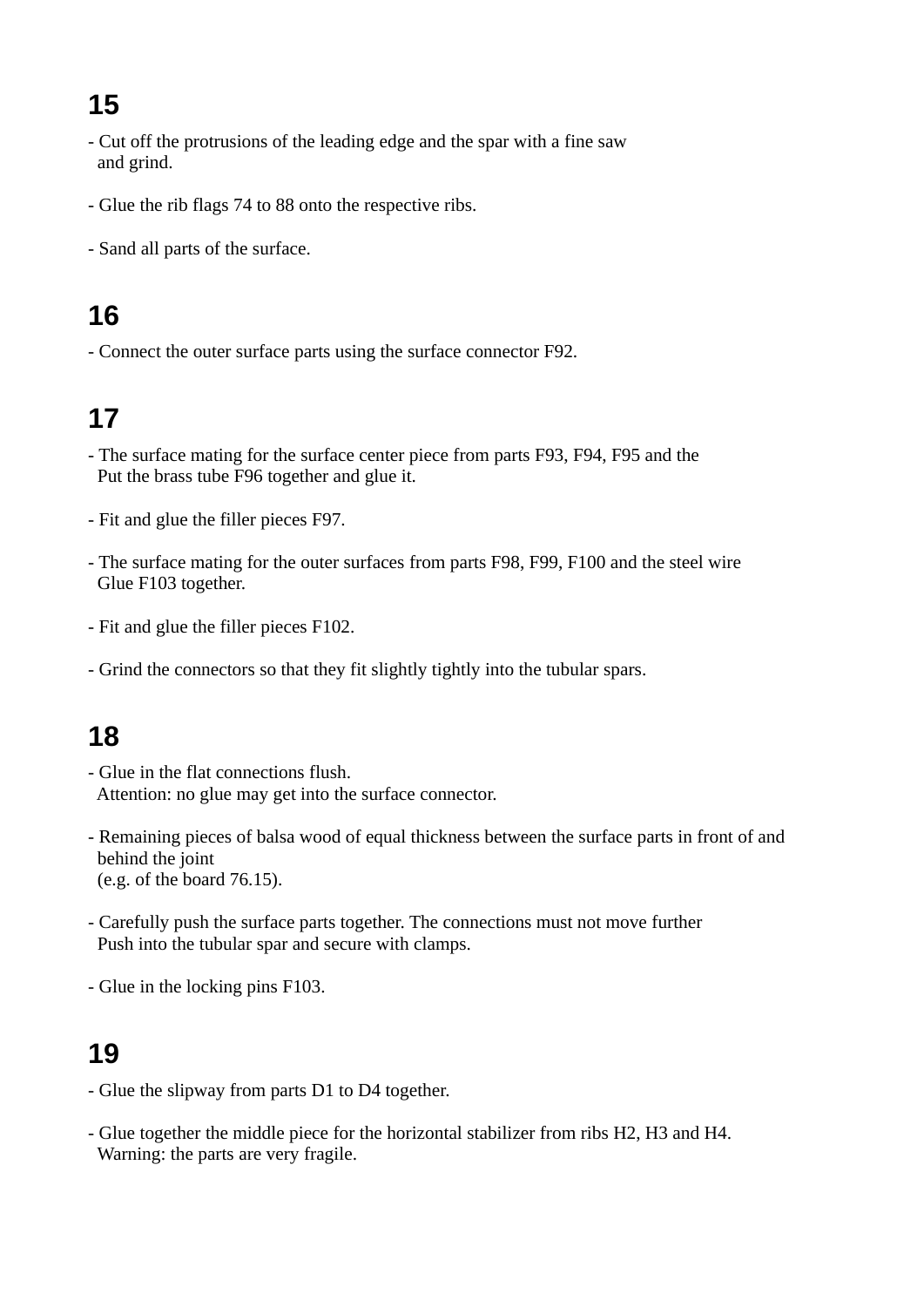- Put all your ribs in the slipway with your feet. The feet must be good on the building board rest.
- Insert the ends of the ribs with the pins into the corresponding recesses in the H16 end strip.
- Push the tubular spar H1 through the holes in the ribs.
- Align everything and glue it together. Make sure that the rib feet are resting on the building board.

- Cut off the protruding ends of the spar H1 with a fine saw.
- Glue on the edge arches H17.
- Assemble the leading edge from parts H18, H19 and H20 on the plan and stick together.
- Adapt and glue the leading edge to the tail unit.
- Glue on the upper and lower cladding H30 and H31.
- Grind the tail.

#### **21**

- Glue together the elevator from parts H21 to H29.
- Grind the elevator according to the profile course (see fuselage side view).
- Grind the clearance angle.

#### **22**

- Glue the vertical stabilizer from parts S1 to S6 together.
- Glue together the rudder from parts S7 to S14.
- Round off the leading edge of the vertical stabilizer.
- Grind the rear edge of the rudder (see torso supervision).
- Grind the clearance angle.

#### **23**

- Make a LEFT and a RIGHT side panel.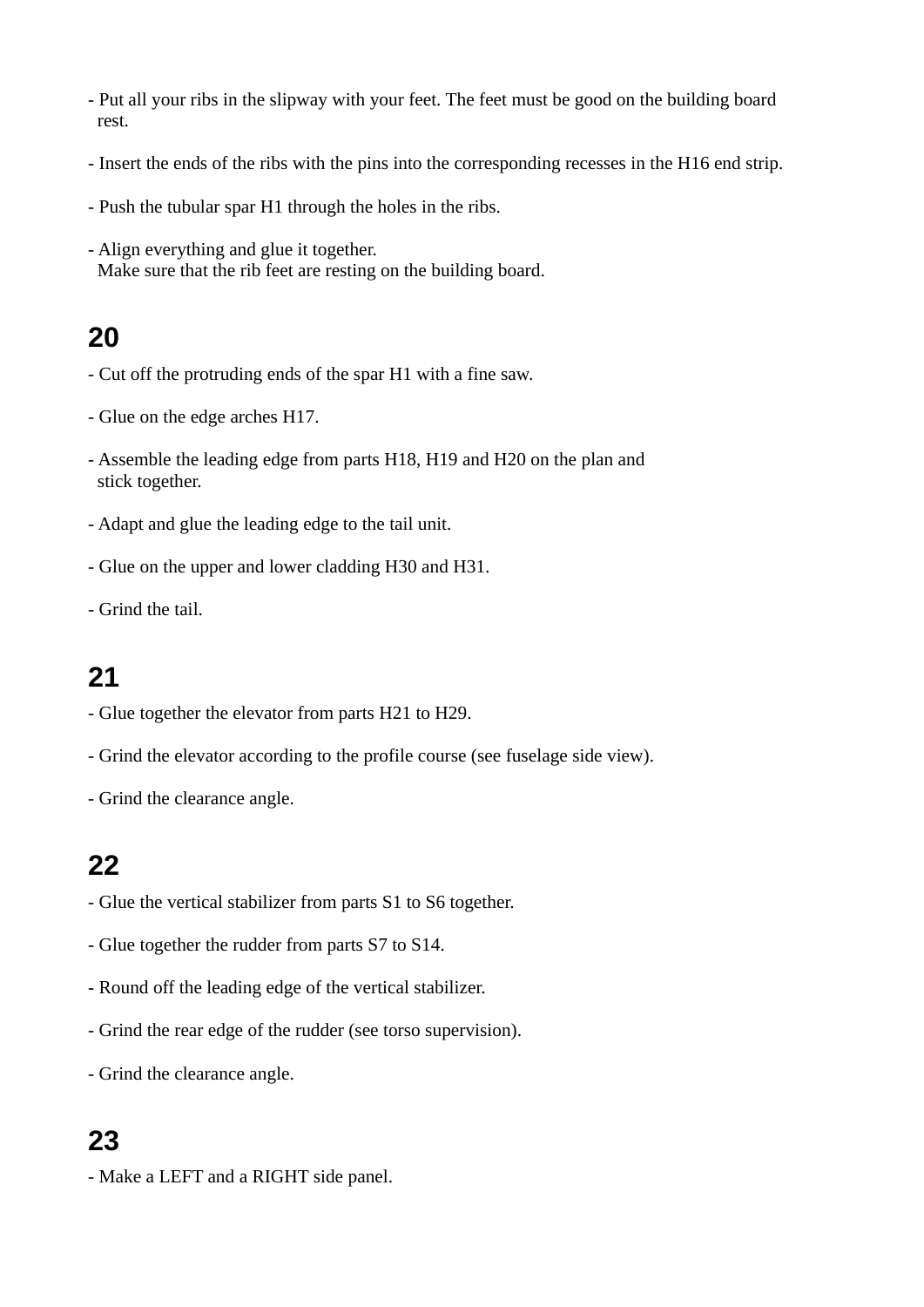- Glue the stiffeners R2, R3 and R4 flush on the outer edges of the side parts R1.

- Glue in the stiffeners R5 - R8.

#### **24**

- Double the bulkhead R11.
- Glue the frame R9, the servo board R10 and the frame R11 at right angles to a side part R1. Note. The notches in the frames always point upwards.
- Glue on the second side part.

#### **25**

- Glue in the frames R12 and R13. Make sure that the trunk is symmetrical.
- Glue the surface bracket from parts R15 and R16 together.
- Glue in the nut R49. Make sure that no glue gets into the thread. 5
- Glue the wing bracket into the fuselage. The mother must point downwards.

#### **26**

- Glue on the lower fuselage sheeting R18 to R23.
- Glue in the reinforcement for the high-start hook R33.

# **27**

- For the fuselage flap, glue parts R28 and R29 together on the front sides.
- Glue the doubler together for the fuselage flaps R30 and R31. The slot for the The locking magnet points to the rear.
- Glue the Doppler in the middle of the flap.
- Glue the reinforcements R32 to the side of the Doppler R30 / R31.

- Glue the front fuselage planking R24 flush at the front.
- Glue the cladding parts R25 and R26 together.
- Place the magnet holder R26 with the slot for the locking magnet on the front Glue the R25 cladding.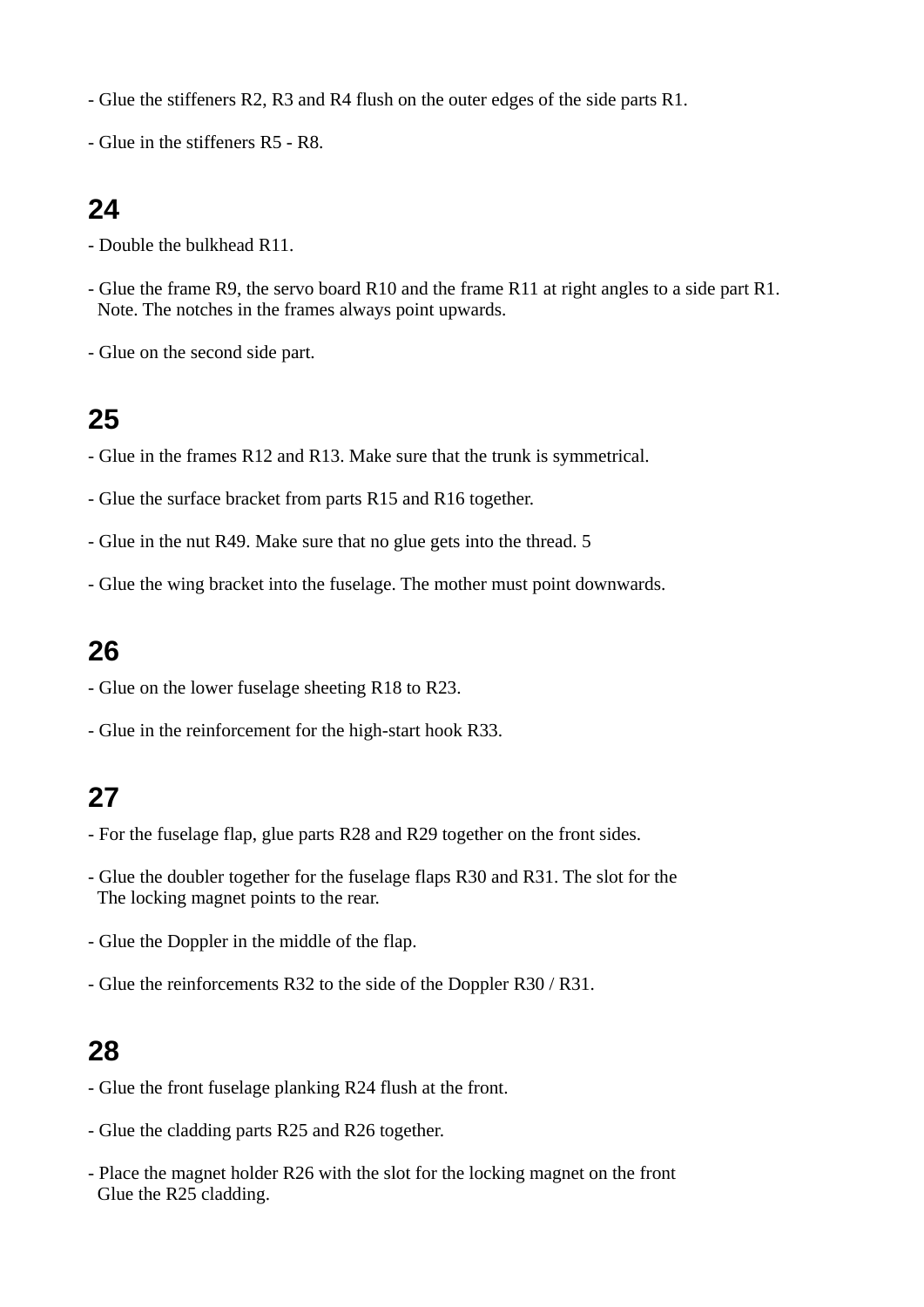- Glue the magnets R48 into the slots with the correct polarity. 5
- Place the fuselage flap on the fuselage and the rear planking with a gap of about 0.5mm Glue between the planking and the fuselage flap.
- Glue the fuselage nose from three parts R42 together.
- Glue the nose of the fuselage to the fuselage. Sand the hull.

- Glue the support at the front AV and rear AH together and on the marked areas attach to the plan.
- Push the tail boom R50 through the holes in the ribs and the Place the trunk in the supports.
- Align and glue everything. Tip: To help align, insert a leftover piece of 3mm balsa into the vertical tail slot.

### **30**

- Adjust the filler piece R17 to the fuselage and glue it on.

# **31**

- Glue together the pylon for the horizontal stabilizer from parts R39, R40 and R41.
- Glue in the nut R44. 5 Attention: make sure that no glue gets into the thread.
- Glue in the R45 pins. The pylon is only glued on after covering.
- Glue in the guide tubes R46 and cut them off flush at the rear.
- Secure the guide tubes with 2 small pieces of foam in the tail boom. Tip: Alternatively, the guide tubes can be used along their entire length be glued to the inside of the tail boom. To do this, pull in the Bowden cables and use the Secure not yet installed magnets F107 and F108 on the outside of the fuselage. The Bowden cables R47
- Check for ease of movement and let superglue run along the inside of the pipes. Attention: Do not allow glue to get into the guide tubes.

# **32**

- The holder for the adjustable high-start hook from the Glue parts R34 and R35 together.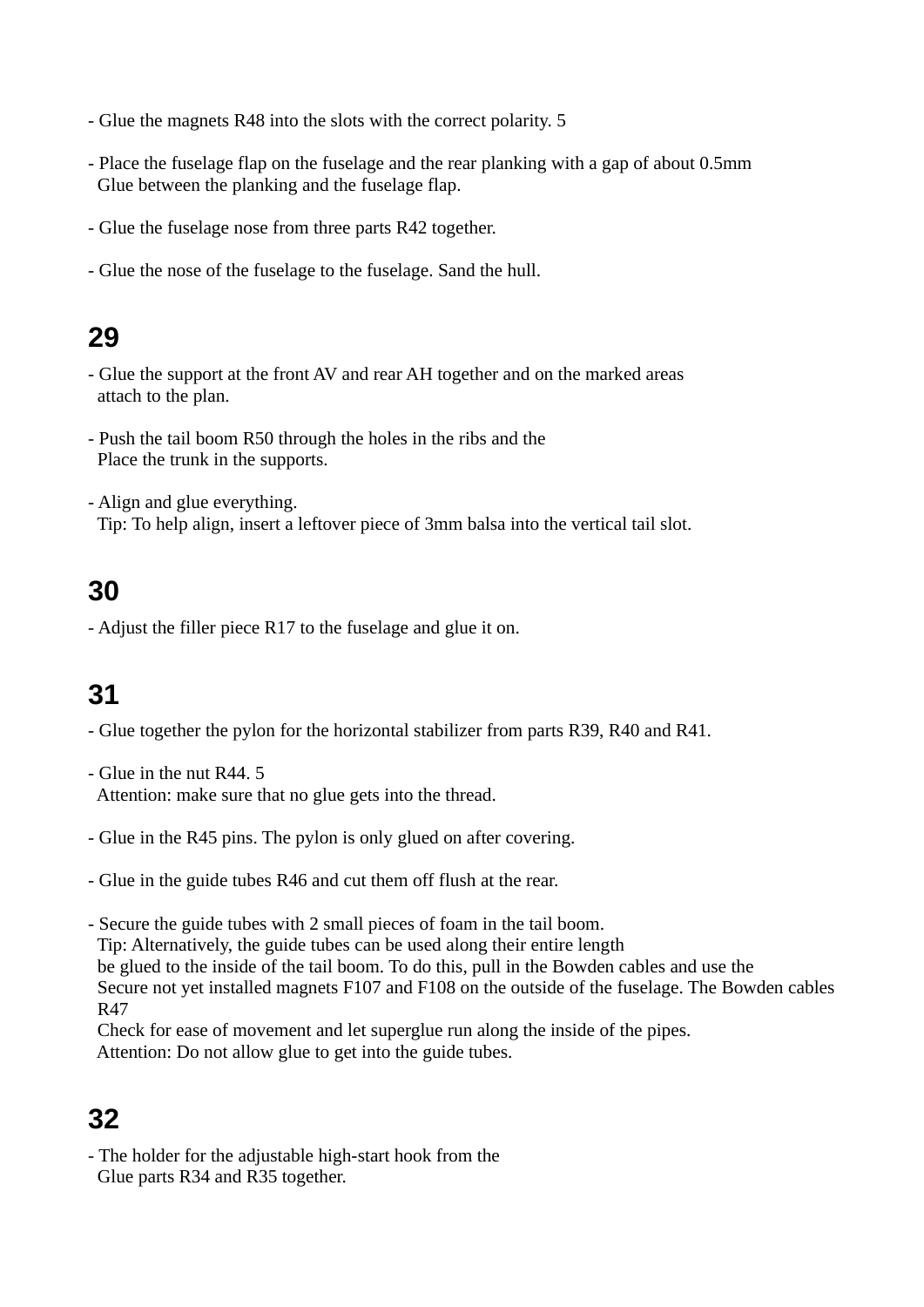- Cut off the high-start hook R36 at the bend and bend it again according to the drawing.
- Screw the high-start hook into the holder.
- Glue in the nut R38.
- Assemble the high-start hook with the screw R37 on the fuselage on a trial basis.

- Glue the magnets F108 under the flap box in the recess in rib F10.
- Stick the magnets F107 with the correct polarity (attracting) into the flap.
- For the covering we recommend ORALIGHT for the wings and the tail unit. Alternatively, ORACOVER can be used for the fuselage. The elevator and the spoiler can be attached directly with iron-on foil. Cover the underside of the spoiler first to avoid warping.
- Always cover the underside of the wing parts first.
- Fold the film approx. 2mm onto the top of the end strips and iron on. Processing information can also be found at https://www.oracover.de/.
- The rudder is only after gluing in the rudder with hinge tape or Iron-on film chipped.

### **34**

- Glue in the rudder.

- Glue on the pylon for the horizontal stabilizer and sand down the protrusions of the R45 CFRP rods.
- Glue in the control horns for the rudder S15 and for the elevator H32.
- Mount the elevator and rudder servos.
- Bend the Bowden cables R47 in a Z-shape on the servo side and push them into the guide tubes.
- Cut the Bowden cables to length and bend them on the rudder side.
- Secure the ends with remnants of the R46 guide tube approx. 4mm long.
- Bring the spoiler servo into the "extended" starting position and attach the control lever.
- Bend the link wire from a remnant of R47. The linkage geometry is in Section A on the plan. Glue in the control horn F109.
- The spoiler servo is attached with double-sided adhesive tape.